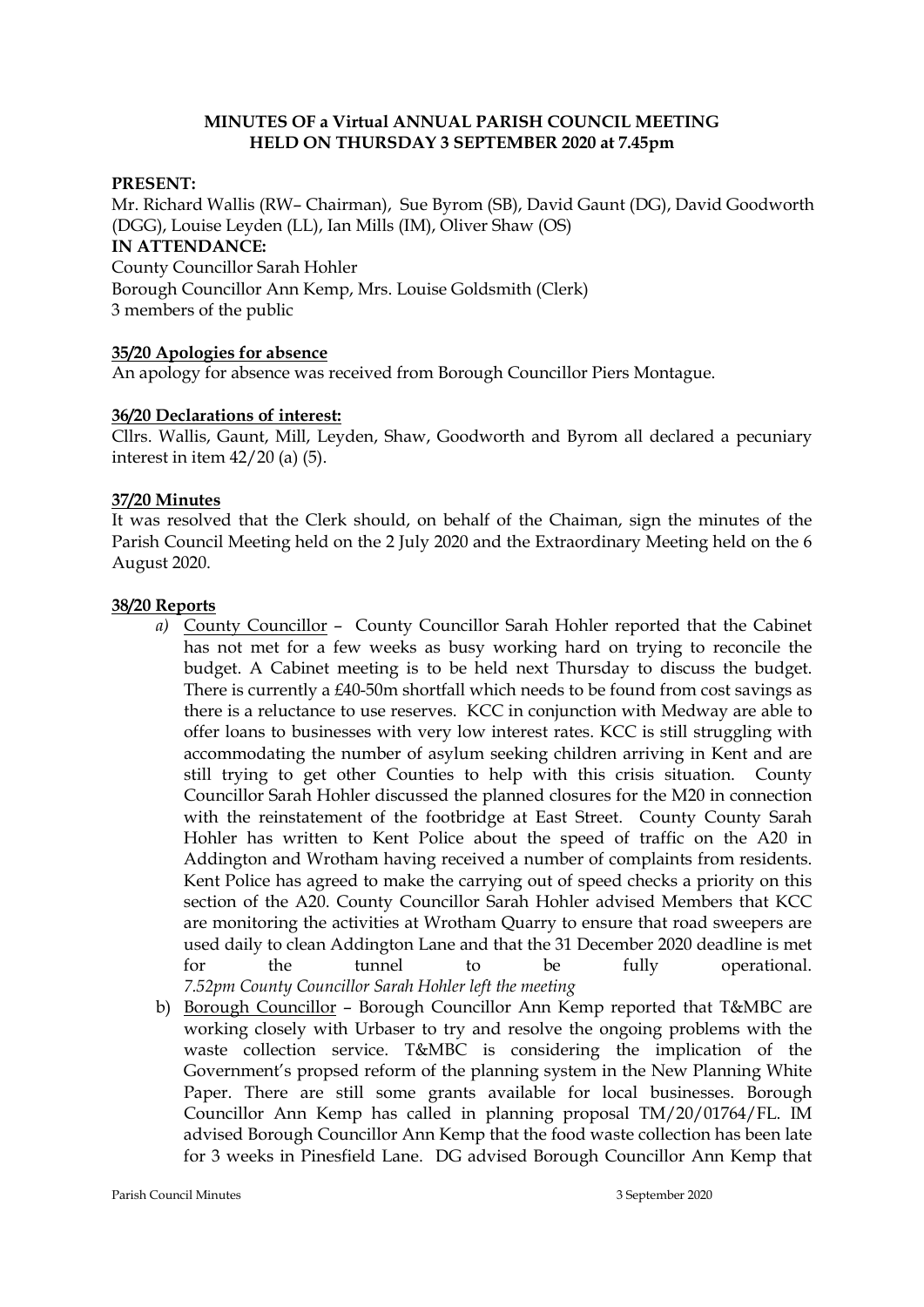the Planning Norice for TM/20/01764/FL is not in the incorrect place having been placed down the path next to number 8 suggesting the application is for number 8 and not number 1. Borough Councillor Ann Kemp also offered to investigate repeated fly-tipping incidents in Wrotham Water Lane and Pilgrims Way. *7.59pm Borough Councillor Ann Kemp left the meeting*

- c) Kent Police There has been no crime in Trottiscliffe or the surrounding areas during August 2020.
- d) KALC Area Committee The next meeting is due to be held on the 1 October 2020.
- e) JPCTCG There has been no meeting.
- f)Parish Partnership Panel A meeting is being held tonight. The Clerk will circulate the minutes when they become available.
- g) Trosley Liaison Group There has been no meeting.
- h) Village Hall Committee IM reported that the Village Hall Committee recently met and agreed to contribute 50% towards the payment for resurfacing the village hall car park. The Committee has cancelled the family fun day due to be held because of the restrictions of Covid-19. The Committee has given the Montessorri school permission to put gates either side of the main front door as a safety measure. The post supporting the porch on the front of the village hall is rotting and needs replacing, the committee are obtaining quotes. The Committee has received some bookings but sadly also getting many cancellations. The Committee issued a questionnaire to hirers on ensuring precautions are in replace with respect to Covid-19 and are pleased to see that the feedback has been positive and that measures are in place

i)Tree Warden – There was no report.

j)Courts Committee Meeting – no meeting.

# **39/20 Matters arising**

- a) T&MBC Call for Sites/Development of the Local Plan The dates for the hearing have now been set for the 6-8 October, 3-4 and 10-15 November 2020.
- b) Monthly Check of the Defibrillator The Clerk has carried out the monthly check. The Clerk reported that the pads expire in December 2020 and will order some replacement pads next month.
- c) Proposal to create parking spaces at the village hall car park Members discussed a third quote obtained for works to create more parking spaces at the village hall. RW explained that the proposal for the village hall car park is to to cut out any damaged areas and regulate with asphalt and then to overlay the whole area with approx 30- 40mm of 10mm surface course and compact with a twin drum vibrating roller to form finished levels. AG Driveways Ltd. have quoted £6950 plus VAT for these works and the Village Hall Committee has agreed to contribute 50% of the costs. RW explained that AG Driveways Ltd. has suggested that to try and match up the grass crete blocks on the overflow car park would look quite unsightly so have recommended removing the front section of blocks, kerb line and timber barrier and to backfill with a type 1 sub base and then re-surface to form finished levels. AG Driveways Ltd. have quoted £6880 plus VAT for these works. Members resolved unanimously to accept these quotes. It is hoped that the works will be complete by the end of October 2020. AG Driveways Ltd. has quoted £1070 plus VAT to white line both the village hall car park and the tennis club car park. This will be discussed with the tennis club once the main works are completed.
- d) KALC Community Award Staff at KALC continue to work from home and have not been able to distribute the certificates for the Community Awards this year which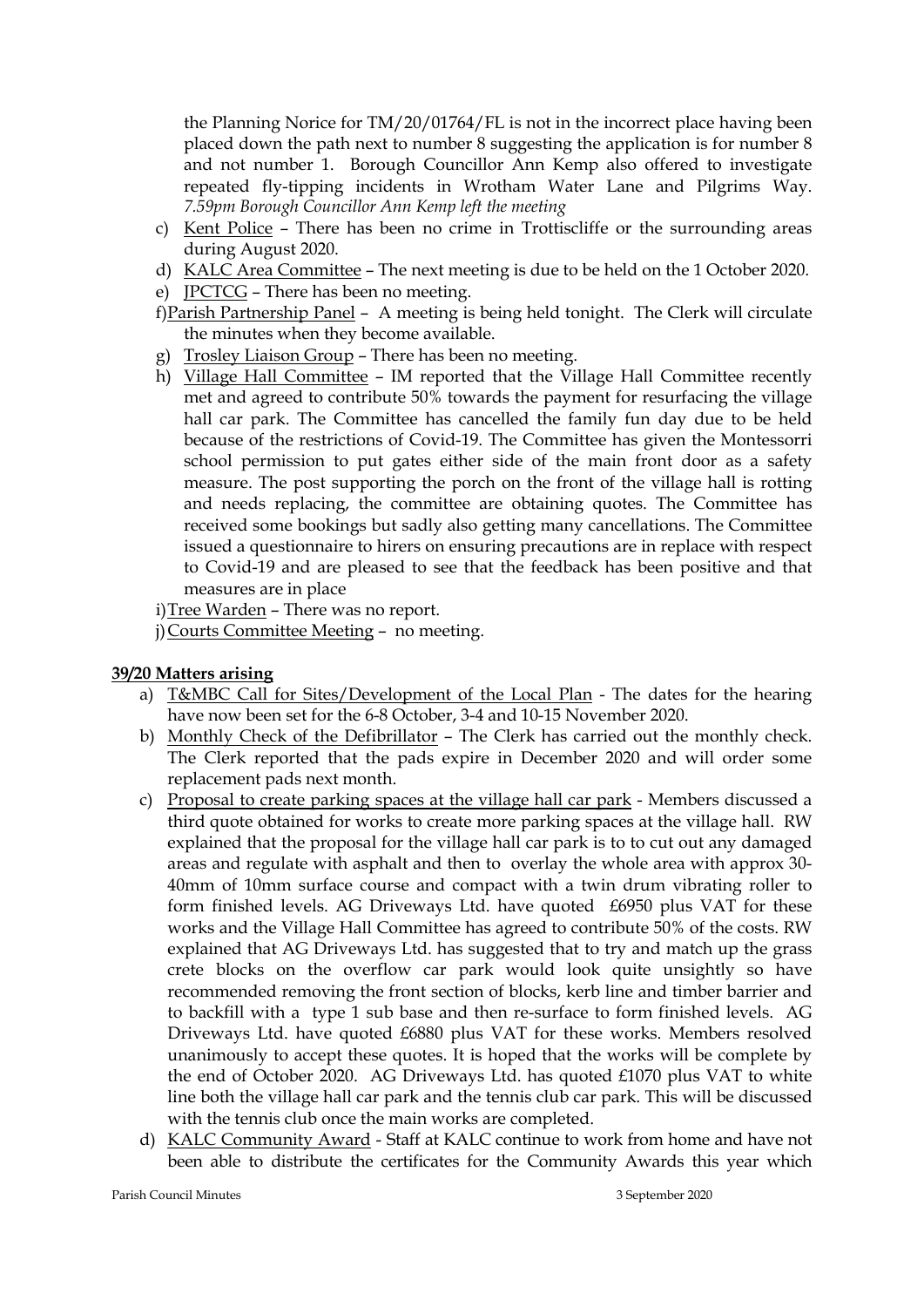would have been presented at the Annual Parish Meeting. Members agreed that it would be a nice gesture to hold a social distancing compliant event to congratulate Diane Laite on the award. The Clerk will try and obtain a PDF of the certificate so that Cllr. Wallis can arrange to meet Diane Laite, observing, social distancing, and present the award.

e) Website Accessibilty – Members noted that the Clerk attended a virtual KALC training event on the 12 August 2020 about the new regulations which come into play on the 23 September 2020. The website administrator is preparing a Website Accessibility Statement which is now a requirement and place this on the website. The website administrator has also made some changes to the layout and look of the website to make it more user friendly for people with disabilities.

## **40/20 Finance & Policies**

| Statement of payments to be made and income received |
|------------------------------------------------------|
| £1,718.56                                            |
| £12,055.96                                           |
| £ 20,457.87                                          |
| $f = 25223$                                          |
|                                                      |

 Receipts: £2,500.00 - Contribution to the sinking fund for 2019/20 from the Trottiscliffe Tennis Club

| Supplier             | Description           | Cheque | Amount    |
|----------------------|-----------------------|--------|-----------|
|                      |                       | Number |           |
| Mrs L S Goldsmith    | (Salary 4 weeks)      | 000460 | £180.56   |
|                      | $(06/08 - 03/09)$     |        |           |
| <b>HMRC</b>          | (Clerk's Tax)         | 000461 | £120.40   |
| Mrs L S Goldsmith    | (Clerks Expenses)     | 000462 | £105.13   |
| Four Seasons Gardens | (Grounds Maintenance) | 000463 | £999.98   |
| <b>Gel Creative</b>  | (Website Maintenance) | 000464 | £ 225.00  |
| KALC                 | (Training Course)     | 000465 | $£$ 20.00 |
| Lionel Robbins       | (Internal Audit)      | 000466 | £ 75.00   |
| Total                |                       |        | £1,726.07 |

### **Transfer from TPC Reserve Account to TPC Current Account: £1,800.00**

| <b>Cheques for signature TPC TCC Account:</b> |                  |        |         |
|-----------------------------------------------|------------------|--------|---------|
| <b>EDF Customers PLC</b>                      | Electricity Bill | 000021 | £282.48 |

- a) Cheques for signature: It was resolved that IM and RW could sign the above cheques.
- b) NALC Pay Award 2020/2021 Members noted that the Clerk is entitled to a national pay rise and the hourly rate has increased from £13.68 to £14.05.

### **41/20 Members of public:**

Parish Council Minutes **2020 Parish Council Minutes** 3 September 2020 A member of the public spoke against planning proposal TM/20/01764/FL summairsing that in principle that they don't object to the idea of a replacement building but object to the size of the proposed dwelling. Another member of the public suggested that a hearing app for the website would be useful. A member of the public reported that the second step on the rear of the village hall is disintegrating and needs replacing. The applicant for TM/20/01764/FL spoke in support of the proposed replacement building explaining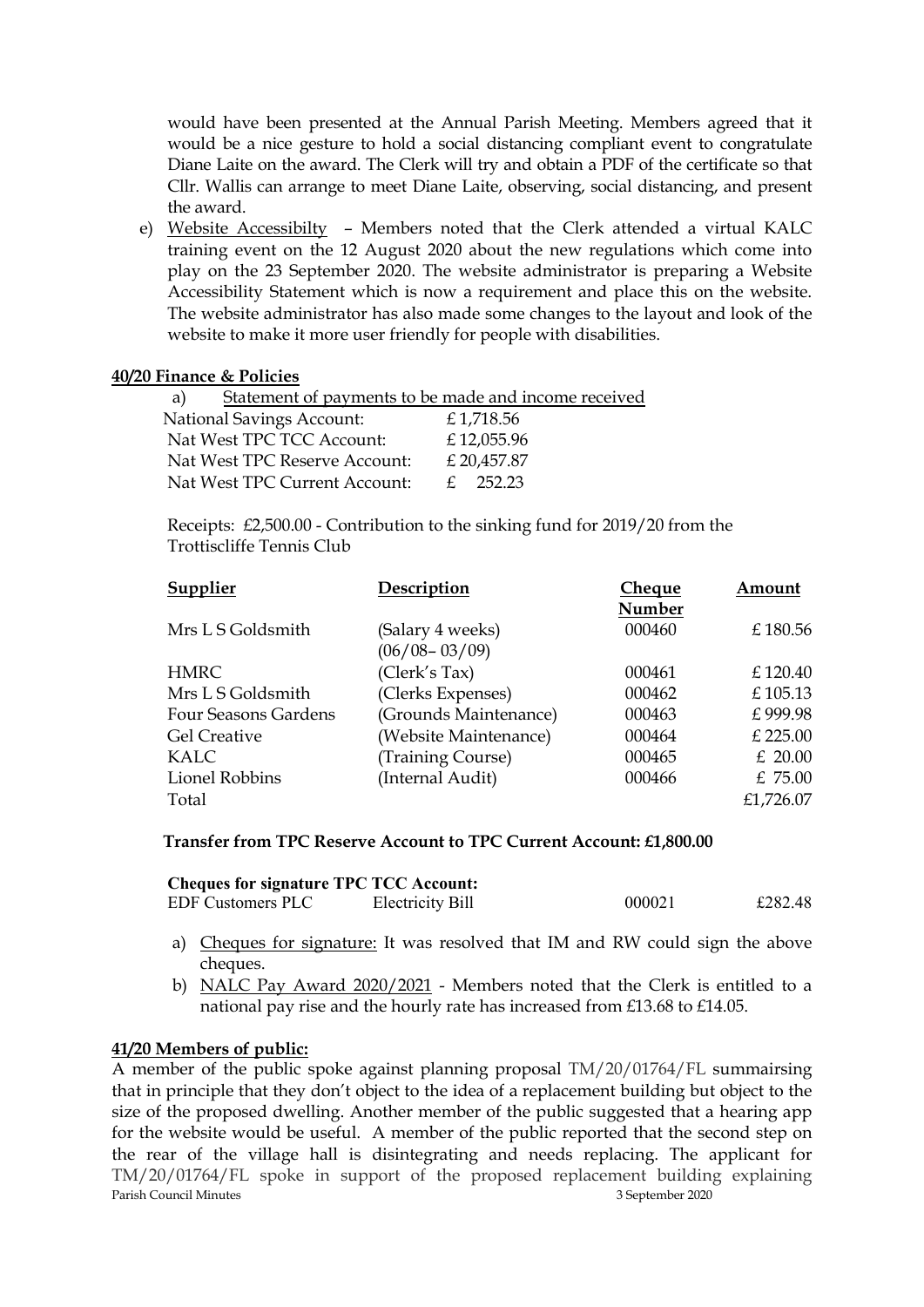demoilition would be easier than a conversion and that they felt it was in keeping with other properties in the area. There was also a request that the footpath from The George to the noticeboard needs clearing of vegetation.

# **42/20 Planning**

a) Applications from T&MBC:

1] TM/01716/TNCA – Trottiscliffe Primary School

Oak T1 to reduce crown by 20%. *Resolved: No objection*

2] TM/01629/TNCA – The Oast House, Taylors Lane, Trottiscliffe, ME19 5DS

Mature Yew - T1 - Reduce entire canopy by up to 2.5 metres and carefully shape all round to suitable growing points and T2 Large Grafted Cherry - Carefully reduce by up to 2 metres off top of canopy and canopy closest to the house. Reduce canopy which is spreading towards garage by up to 3 metres only to secondary growth points.

Resolved: No objection

3] TM/01590/FL – Elpatos, Pilgrims Way, Trottiscliffe, ME19 5EP

Proposed single walkway connection and conversion of garage to residential accommodation. Resolved: We do not believe that the garage to be converted has the benefit of planning permission. There are two garages on this site. We would ask that T&MBC check the planning history for this site. We feel unable to comment until this is clarified as believe this should be a retrospective planning application.

4] TM/20/01764/FL – 1 Green Lane, Trottiscliffe, ME19 5DX

Demolition of existing one storey bungalow to enable erection of a semi detached five bedroom dwelling.

Resolved: Object. In principle we do not object to a sympathetic extension but do object to the current proposal. We feel that the proposed dwelling 5 bedroom dwelling represents an over development of the site and are concerned that the building takes over the whole plot leaving very little space for a garden and indeed parking. The bulk of this property not only interferes with the general street scene but also with sight lines and overall visibility. The proposed dwelling extends in front of the neighbouring property and will affect visibltiy and the sight lines for pedestrians, cars and cyclists on this narrow private lane. We disagree with the statement that the proposed building is in keeping with neighbouring properties. The proposed elevation and window treatments do not match anything in the area. We are also concerned that the proposed roof height is considerably higher than the neighbouring property. Parking is also of concern and the proposed two spaces are at a dangerous angle to the road in terms of access and visibility. We are also disappointed to see a proposal for one of the few remaining small dwellings in the village to be converted into a very large dwelling when there is already a considerable shortage of smaller properties. Simply put this is the wrong type of development for this lane.

5] TM/20/01688/FL – The Plough Inn, Taylors Lane, Trottiscliffe, ME19 5DR

Convert old barn outbuilding and attached car port into a village shop with an outside disabled WC. As all Members declared a pecuniary interest the Clerk did not feel it was appropritate to award any special dispensations. Members asked for it to be noted that they all fully support the proposal.

b) Applications received after distribution of the agenda None received

# c) Approvals

1] TM/20/01319/FL – The Grove, Taylors Lane, Trottiscliffe, ME19 5ES Change the current facade to a white grey render and install an additional side door within the rear extension.

Parish Council Minutes 3 September 2020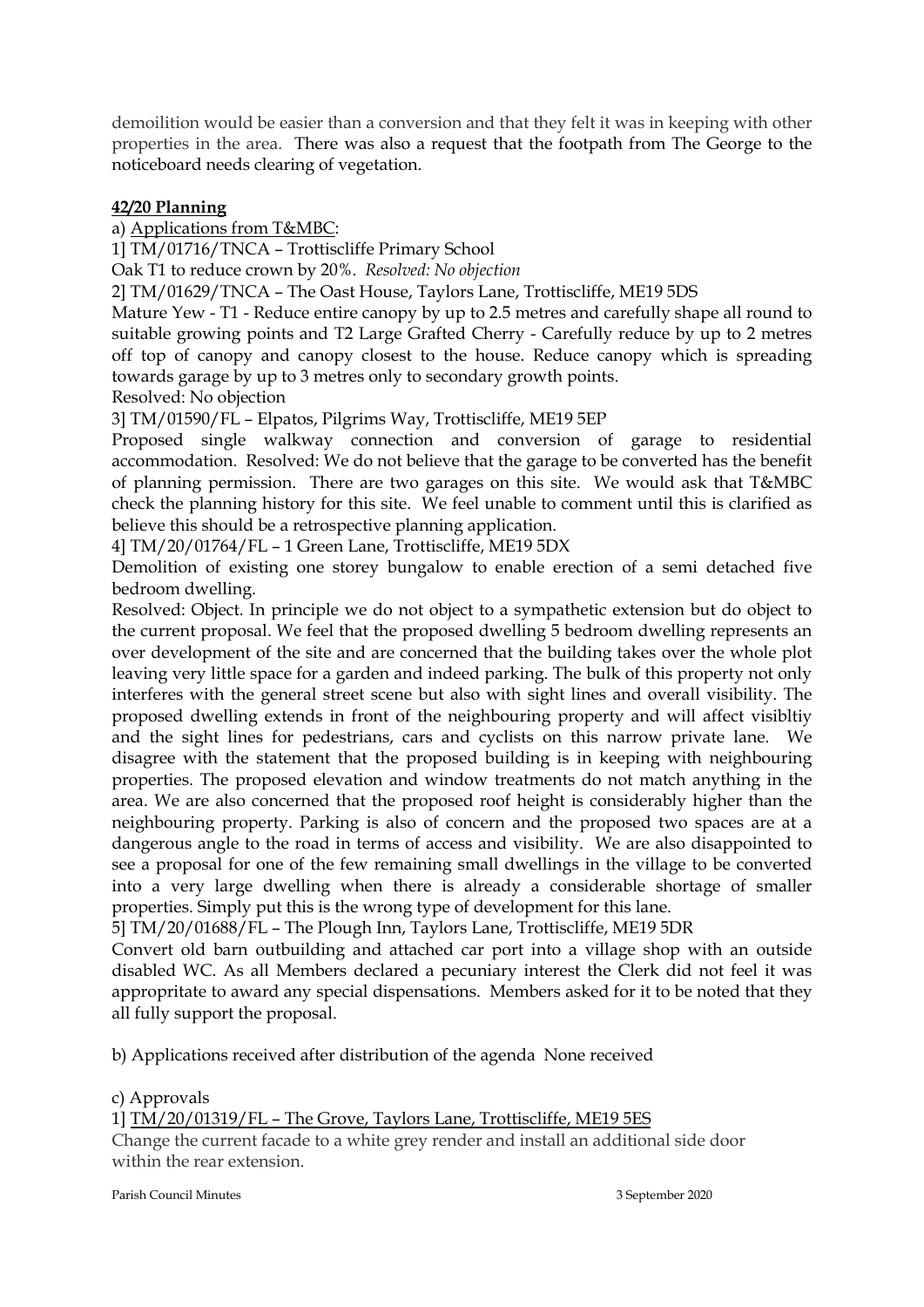2] TM/20/001140/FL – The Nursery, Taylors Lane, Trottiscliffe

Reserved Matters application pursuant to condition 1 (landscaping) of application TM/20/01140/FL, which allowed for a variation of approved plans, following Outline planning permission TM/18/00357/OA: Erection of a detached dwelling for an agricultural worker relating to the nursery business to replace the mobile home, (with landscaping reserved)

d) Refusals

1] TM/20/01312/FL – Becketts, Pinesfield Lane, ME19 5EN

Construction of garden annexe ancillary to main dwelling.

e) Withdrawn applications None.

f) Planning Appeals None to consider.

g) Other Planning Issues

1] TM/20/00384/FL – Bramble Park, Church Lane, ME19 5EB – nothing to report.

# **43/20 Highways, Footways and Footpaths**

1] Reported Faults

i) Traffic calming – KCC has advised the Clerk that they are looking to reinstate a number of the speed humps in the village. The disintegrating speed hump at the entrance to the village will be reinstated. The speed hump table at the junction of Taylors Lane, Church Lane and Wrotham Water Lane will be reinstated along with other humpss going out of the village. KCC will also look at reinstating the speed humps alongside Bramble Park which have become ineffective since the road was resurfaced.

2) New faults to be reported

i) Pinesfield Lane – cars are grounding on the camber of the road between Larling and the church on the downward slope

ii) Pilgrims Way adjacent with slope down to the lower access road ( The Shack and other houses) - the road is getting dangerous due to the drop and eating into the tarmac on Pilgrims way.

iii) Taylors Lane – number of potholes to be reported

iv) Footpath from The George to the noticeboard is blocked with vegetation

3] Highways Improvement Plan – The Clerk is waiting for a further update on a a request for trief kerbs on Taylors Lane.

*8.45pm 2 members of the public left the meeting*

4] Electrical Charging Points – Members noted that KCC is inviting Parish Councils to take part in a project to increase the number of publicly accessible Electric Vehicle (EV) charging points in Kent to help more people make the switch to these cleaner and quieter vehicles. This is a scheme that has been designed by KCC together with KALC to install EV chargers on Parish/Town Council owned land such as village halls and community hubs. Members discussed possible locations for a EV charging point and resolved that the Clerk should apply for one to be installed in the village hall car park.

# **44/20 Open Spaces, Recreation Ground and Allotments**

1] Recreation Ground and playground – A RoSPA inspection is expected soon. The area where the bonfire was held last year still needs to be seeded. The Clerk will find out when the school plan to do this.

2] Allotments – RW is in the process of looking at the water supply and the number of standpipes at the allotments and the water usage of the Community Farm.

3] Trottiscliffe School Update – There was no update.